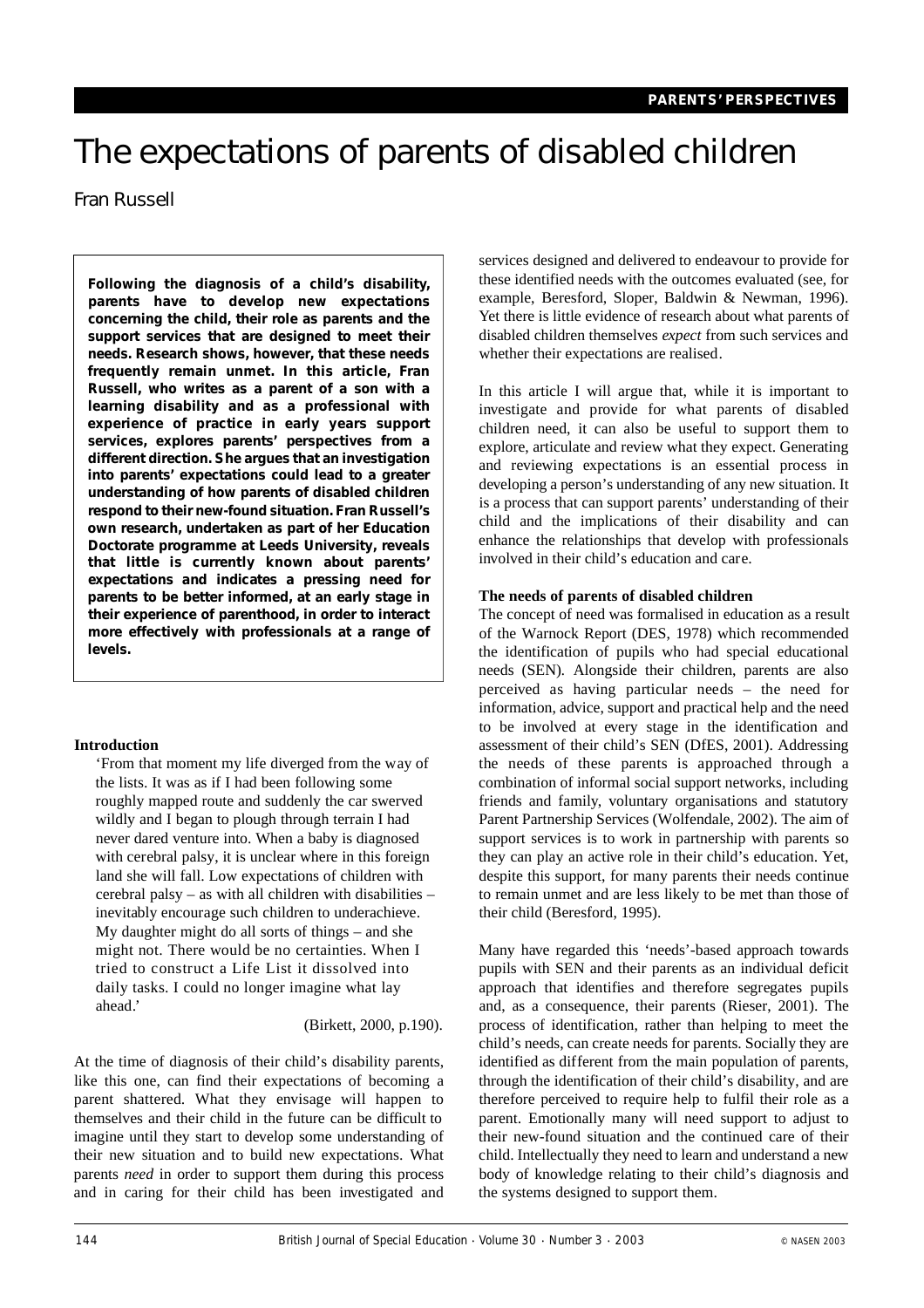Parents therefore can experience stress arising from, for example, their child's care needs, their own emotional needs and negative reactions by others to their child. Further anxiety can be caused when seeking and trying to understand information, accessing a large number of services and working with a variety of workers who are not co-ordinated. While many families learn to adapt and develop their own ways of coping, they continue to remain vulnerable (Beresford, 1994). Rather than becoming proactive partners with people involved with their child's care and education, parents can become dependent, passive and experience a lack of control or have to deal with conflict in order to have their needs met.

The processes of identification and assessment of children's needs can therefore exacerbate parents' feelings of isolation, uncertainty and loss of confidence in themselves by creating needs that are not met and so lowering their self-esteem and endangering their well-being.

## **Parents' expectations**

All parents develop expectations about their child's education based on their own experience and information provided by the school concerned, the media and informal networks of parents. Legislation has helped focus attention on what a parent has the right to expect (DES, 1980; 1986). This includes the right of all parents to, for example, be involved in the choice of the school their child would attend, have an annual report on their child's progress and have parental representation on the school's governing body.

Studies that have explored parents' expectations of teachers and of the school indicate that parents expect quality of teaching, their child's academic progress and happiness, homework, fair discipline and information (West, David, Noden, Edge & Davies, 1996; Crozier, 1999; Foot, Howe, Cheyne, Terras & Rattrey, 2000; Tartar & Horenczyk, 2000). Parents of children with SEN may develop similar expectations but additional legislation associated with pupils with SEN has set out what they have the right to expect in relation to the initial assessment and ongoing review of their child's educational needs (DfES, 2001). They will also develop expectations related to their child's individual needs and development and of the services and support they receive but the only studies found concerning expectations of parents of disabled children (Au & Pumfrey, 1993; Bennet, Lee & Lueke, 1998; Woolman, Garwick, Kohrman & Blum, 2001) have not provided any conclusive information.

In none of the studies referred to above was the notion of expectations explored, yet their origins, the ability of a person to articulate them and their effect on behaviour and beliefs are very complex. A closer examination of these can inform us more about how parents can develop a greater understanding of their child and the implications of their disability as well as how relationships develop between them and those involved in their child's education. This is an area I am currently focusing on in my doctoral research. In a study entitled *Starting School: the expectations of* *parents of disabled children* (Russell, in preparation) I have followed the experiences of 17 parents of disabled children during the period that their child moved into full-time education. During three separate semi-structured interviews with each family I asked parents about the content, basis, development over time and outcome of their expectations. Some of the experiences and expectations the parents talked about are referred to in this article. Pseudonyms have been used to ensure anonymity.

## **Expectations and parents of pupils with SEN**

'The concept of "expectancy" forms the basis for virtually all behaviour. Expectancies can be defined as beliefs about a future state of affairs. As such, expectancies represent the mechanism through which past experiences and knowledge are used to predict the future.'

(Olsen, Roese & Zanna, 1996, p.211)

Expectations are therefore subjective predictions about the future. They originate from and affect a person's beliefs, knowledge and experience and can affect a person's behaviour during the social interaction they have with others (Tajfel & Fraser, 1978). Expectations based on a firm underlying structure are associated with a high degree of certainty whereas expectations that originate from subjective knowledge are less likely to be realised (Torr, 1988). The value of working through a process of setting and reviewing expectations is that an individual will learn because those that are not fulfilled are reviewed and possibly modified in the light of a person's new experiences. This will occur against a background of the values held by an individual and members of the society in which they live (Olsen et al., 1996).

Expectations originate from and have an impact on an individual's interaction across their social environment. For example, cultural values will influence the beliefs on which expectations are based and, through the development and review of expectations, a person gains a greater understanding of their personal experiences. It is therefore useful to examine the origins and effects of parents' expectations using the ecological model proposed by Bronfenbrenner (1977) in his study of human development. This is a study of how a person develops their understanding through interaction with their social environment at different levels. Bronfenbrenner identifies four levels, which are:

- **• the microsystem,** or the relationship an individual has with their immediate physical and social environment;
- **• the mesosystem,** incorporating the interrelationships between the most significant settings in which an individual is involved at a particular time;
- **the exosystem, including other specific formal and informal** social structures that impinge on and so influence events:
- **• the macrosystem,** encompassing the prevailing ideology and the institutional culture that informs the other systems, including the economic, social, legal, educational and political systems that determine the beliefs and values of a society.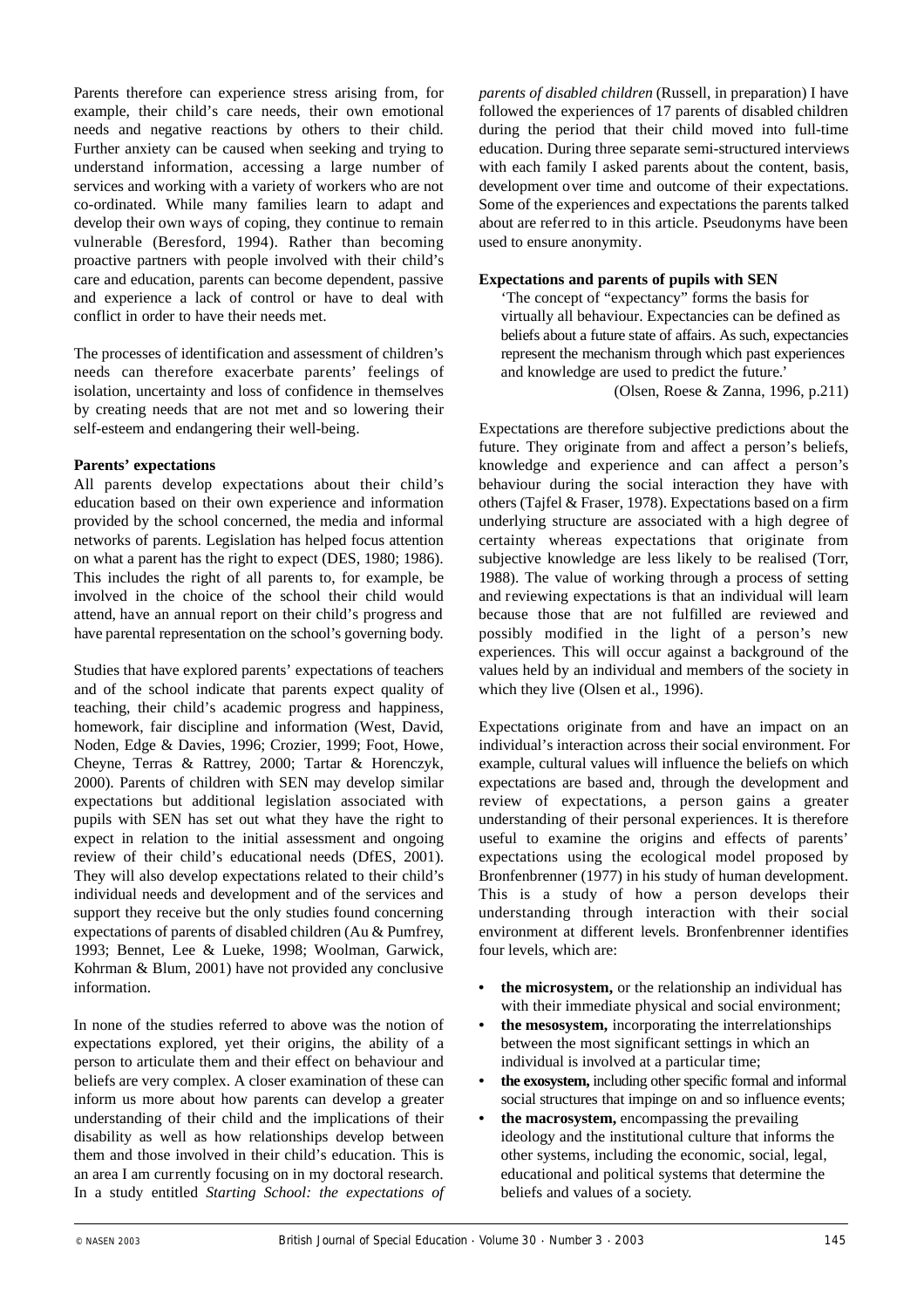Each of these levels can be used to examine the concept of expectations more closely with particular reference to parents of disabled children. A summary is provided in Figure 1.

In the following sections, I go on to explore interactions at these levels in more detail using examples drawn from my own research.

## **Figure 1: The relationship between Bronfenbrenner's ecological model of interaction and the experiences and expectations of parents of disabled children**

| Level of<br>interaction | For a parent of a<br>disabled child this<br>concerns their<br>experiences of:                                                                                                                                                                                                                                  | <b>Expectations developed</b><br>that are associated<br>with:                                                                                       |
|-------------------------|----------------------------------------------------------------------------------------------------------------------------------------------------------------------------------------------------------------------------------------------------------------------------------------------------------------|-----------------------------------------------------------------------------------------------------------------------------------------------------|
| Microsystem             | their child<br>caring for a child who<br>has additional support<br>needs                                                                                                                                                                                                                                       | their child's<br>$\bullet$<br>development<br>their own role as a<br>parent<br>the role of significant<br>٠<br>other people in their<br>child's life |
| <b>Mesosystem</b>       | services received to<br>$\bullet$<br>support their child's<br>and their own needs                                                                                                                                                                                                                              | the role of people<br>٠<br>delivering services<br>interaction with<br>people delivering<br>services                                                 |
| <b>Exosystem</b>        | national and local<br>٠<br>systems and<br>structures designed to<br>meet the needs of<br>children with SEN<br>the working practices<br>of people involved in<br>implementing these<br>systems and<br>delivering services<br>and their attitudes<br>towards disability,<br>pupils with SEN and<br>their parents | how systems and<br>٠<br>services will meet<br>their child's and their<br>own needs                                                                  |
| <b>Macrosystem</b>      | the social<br>environment and<br>cultural values                                                                                                                                                                                                                                                               | the social values<br>٠<br>bestowed upon them<br>and their child                                                                                     |

# **The microsystem**

The parent of a disabled child has personal experience of their child and their parental role in caring for a child with additional support needs. They also have direct communication with others, including their child's doctors, te a chers and therapists, who should provide factual information about the child's condition and services available but will also convey social information and values. As a result of such experiences parents will begin to develop expectations about their child, about their role as a parent and about the role of significant other people in their lives at that time from their own personal experience. Rhiana, for example, has cerebral palsy and her mother talked about the relationship she developed with the play therapist who gave her advice about caring for Rhiana. Her initial expectation of Rhiana's future development was that it would be slow. She said:

*'I would like her to be able to do more for herself. Like – she can play with toys but to be able to pick things up … just little things really I'm expecting. I'm not expecting great things to happen because I know it is not going to.'*

However, by a later interview, she had reconsidered, saying:

'*She will definitely make progress but I don't know if it will be as slow as I thought.'*

Goodnow and Collins (1990) suggest that parents' ideas will not automatically change as a result of presenting new information. Parents' response to lack of agreement with professional opinion about their child is that they change their expectations, ignore the information or change their reference group. Parents of disabled children could react in a similar way as a result of their expectations not being confirmed. So by offering parents opportunities and support to reflect on events, their understanding can be enhanced. Their subsequent expectations can then be based on different dimensions and from a variety of perspectives to enable more complex expectations to be generated with a greater possibility of the parent's adjustment to their new role over time. This can be very challenging for some parents because they may choose to ignore relevant information or search for that which confirms their original beliefs rather than considering alternative options. A number of people working with families in the period following diagnosis advocate counselling for some parents following their child's diagnosis as it can provide opportunities to support parents to reflect on and develop the expectations they have for their child and themselves as new information is gathered.

Certainly in my experience of talking to parents in my research study they valued the opportunity they were given to talk about their expectations which changed and developed over time in the light of new information and experiences.

# **The mesosystem**

Parents of disabled children will automatically generate unconscious expectations of people delivering services designed to meet the needs of disabled children and their families. They will often only become aware of such expectations if they are not confirmed. Some parents interviewed talked of having to fight for what their child needs because they have not been able to secure resources that they had expected. For example, Sharon's mother had great difficulty securing her a special school placement that was contrary to professional advice. She had expected the professionals involved would support her during the time of the assessment but instead she said that she felt excluded from the decisions that were being made.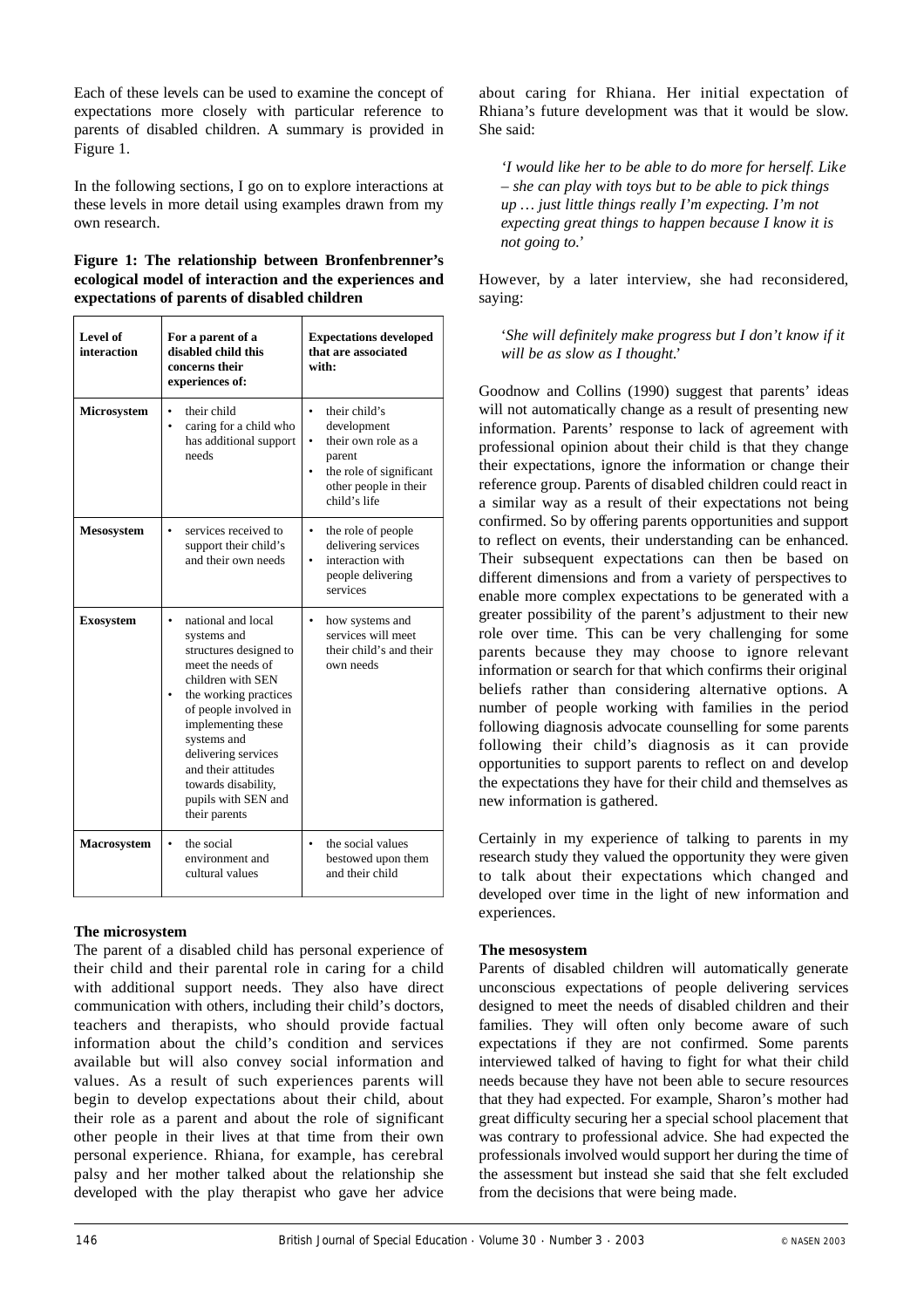Expectations become more conscious when an event requires thought and preparation. For example, expectations can have a planning function for parents and professionals. Each party can form different expectations, which, if articulated, communicated and discussed, would enable trust to develop between them as clear goals and responsibilities are negotiated. Alternatively, where trust in a relationship breaks down, parents expect fewer positive outcomes so lower their expectations (Lake & Billingsley, 2000). Problematic relationships between parents and professionals that result in conflict and distrust can lead to anxiety and depression, which is an issue for some parents caring for a disabled child. Robert's mother, for example, described her feelings when channels of communication with the LEA broke down so what she had planned for Robert did not happen. She said:

*'It is the frustration I had at certain points and the distrust that I felt and the sort of mindset I was in where I was quite stressed out and … well, I was on the verge of being ill again, I think. In the end, when it all works out, you are sort of quite relieved but also sort of feel let down really.'*

After Robert had been in school a year she explained how communication with the school had developed so she could discuss her concerns. She explained how she came to trust the people involved.

Expectations help a person make behavioural choices because people behave differently during interaction according to their expectations of the other person. When parents of disabled children interact with, for example, their child's teacher, there is a danger that relationships can develop that are based on a stereotypical view of the parent and teacher rather than knowledge and experience of the individuals concerned. The behaviour of those involved will affect the social interaction that occurs and can lead to negative assumptions and expectations being confirmed. If, however, interaction between parents and professionals is based on honesty, openness and trust, both parties can be explicit about what they expect of each other. Dale (1996) proposes that professionals working with parents of disabled children should encourage them to discuss their ideas and expectations in order to play a more active role in the relationship that develops between them. She proposes a model of partnership that is based on negotiation that can provide an opportunity for parents to think through new situations and future events in order to reconsider expectations and plan accordingly.

In this way parents can generate more complex expectations that take account of different perspectives and dimensions which are more likely to aid their adjustment to and understanding of any new situation. Fay's parents, for example, were unhappy when the provision of a qualified support worker written into her Statement did not materialise. The person appointed had few skills and no support to develop them further. Fay's mother had attended a course organised by the local parent partnership

service so knew what she had the right to expect and requested an early review. During their discussions with the headteacher, Fay's parents thought that she was defensive and did not listen to their views so the situation was not resolved until a new headteacher was appointed. In contrast, the parents said the new headteacher listened to their concerns, then discussed and agreed what was possible. As a result a programme was implemented that involved regular meetings between the school staff, the headteacher, Fay's mother and the learning support assistant so everybody could agree learning goals for Fay and how to achieve them. Through this process Fay's parents gained a better understanding of what they could expect from the school. Her mother's comment to me was:

## *'I found it unbelievable that one person could make such a difference.'*

For this to happen it is essential that reciprocal channels of communication be established between parents of disabled children and practitioners in order to provide clear information and communicate the expectations they have of each other and of the child. Regular contact would enable this to happen and give parents the opportunity for greater involvement. It can also help to avoid the complaints of some teachers that parents' expectations are too high, which can lead to conflict (Morris & Ellison, 2000). It would, however, be useful for parents and professionals to have access to training or support to develop effective communication and negotiation skills.

# **The exosystem**

Social interactions between parents, teachers and schools cannot be viewed in isolation. Guidelines for meeting the needs of pupils with SEN are imposed nationally through legislation and locally by LEA directives and school management policies. Also influential are the working practices and attitudes of people involved towards disability, the pupils themselves and their parents.

One of the guidelines in the *SEN Code of Practice* (DfES,  $2001$ ) is that parents should receive information about the procedures and support available within the LEA and school. However, very few parents have had personal experience of this process before having a disabled child and a recent study by the Rathbone Society (2001) found that many parents of children with SEN in mainstream schools lack the knowledge and information to become fully involved in their child's ongoing assessment.

It can be difficult for parents and teachers alike to understand the complexity of the procedures and the arrangements that have been made locally to follow them. In addition there are frequent changes in policies regarding the education of pupils with SEN of which parents and teachers need to be aware. One parent I interviewed had not expected the whole process of assessment and receiving a Statement to take so long and be as complex. She thought that it was obvious that her son had difficulties. Other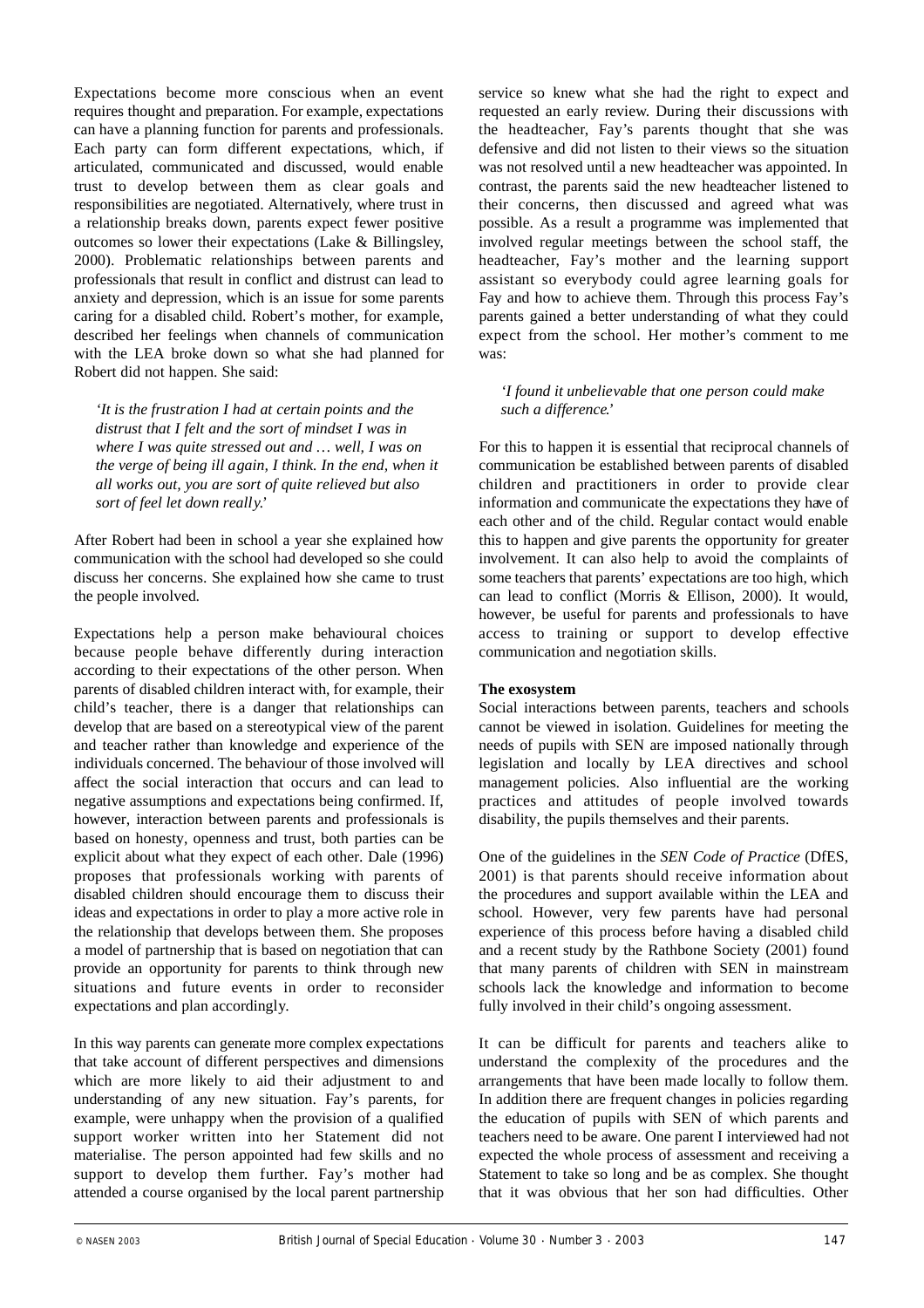parents told me about inaccurate information they had been given that led them to have certain expectations, which were subsequently not confirmed.

Also of concern to many parents were the negative attitudes of some practitioners towards them and their children that did not comply with the principles of the policies. For example, Kirsty's mother talked about her thoughts after visiting prospective local mainstream schools. She said:

*'I found looking around schools really quite a negative experience. I think I had quite a simplistic idea that because the policy in this authority seems to be so much towards integration then the schools would reflect that but I didn't find that they did.'*

She went on to comment about her experience of speaking to teachers, saying:

*'I think they see it as an extra burden to have a Statemented child in their class. So how it actually works in practice really concerns me.'*

The continued development of Parent Partnership Services, outlined in the *SEN Code of Practice* (DfES, 2001), to provide parents with information, advice and support can help them to generate complex expectations, which are based on a firm underlying structure and so have a higher degree of certainty of being confirmed. They can also help develop the philosophy of partnership in all interactions that parents of disabled children have with professionals so that real agreements can be made where each party has an equal contribution. However, although ten of the 17 parents involved in my study knew about the service, only two described support they found useful.

#### **The macrosystem**

Tajfel (1978) describes the influence of cultural information and ideology as reciprocal in that the social environment and cultural values mould an individual but an individual can also create and change them. Disabled activists and their organisations have been campaigning for social change. They advocate a move away from the dominant view towards disability, which is based on the 'medical' or 'deficit' model, to a 'social' model of disability, whereby the barriers created by society that prevent people with impairments fully participating are challenged and removed.

For a parent of a disabled child, cultural beliefs concerning disability are critical in all aspects of their lives. They determine the social values bestowed upon them and their child and impact on any interaction concerning educational provision. Parents find themselves interacting at all levels – the teacher, the school, the LEA, the government – with people who have greater power than themselves over their child's educational provision (Armstong, 1995). While many of the parents I interviewed were themselves struggling to understand some of these issues and reassess their beliefs, some professionals also have to operate within systems that conflict with their personal values. If people act to raise awareness in society as a whole about the discriminatory practices and attitudes towards disabled people then society may begin to change.

Andrew's mother told me about her experience of having a sister with a complex learning disability. She believed that Andrew's mainstream school placement could help change the attitudes of staff and children towards disability in the future and became very involved in challenging discriminatory practices she encountered at the school. It is, however, difficult for parents to formulate realistic expectations, particularly when, in my experience, many are not aware the issues exist. What is important to them is the educational provision for their individual child.

#### **Conclusion**

Expectations are beliefs about what may happen in the future. They originate from an individual's beliefs, personal experience and through the acquisition of social information. They are influenced by social interaction with individuals as well as organisations, legislation and cultural values. As unrealistic expectations can set the scene for disappointment and poor relationships, it is important they are based on a firm structure to increase the probability of them being confirmed.

Lake and Billingsley (2000) suggested that one of the main causes of conflict between school staff and parents was the discrepancy between their views of the child and their needs. This influence was particularly strong where the school staff described the child from a deficit perspective, so perceiving them as problematic, rather than as an individual. An alternative approach, based on the social model of disability, could focus on the child's strengths, their aspirations and opportunities to achieve them. It would involve parents and professionals having ongoing opportunities to share information about what they need and expect which they can discuss so that responsibilities can be negotiated and outcomes considered. As a result, more equal relationships can develop between home and school and parents can gain a greater understanding about the implications of their child's disability. They can, if they choose, challenge the barriers that exclude their disabled children from being fully included in society. For the parents in my study, there would still be no certainties (Birkett, 2000) but perhaps such an approach could help them to have more control over what lies ahead.

#### **References**

Armstrong, D. (1995) *Power and Partnership in Education – parents, children and special educational needs.* London: Routledge.

Au, M. & Pumfrey, P. (1993) 'Parents' and teachers' expectations of children's attainments: match or mismatch', *British Journal of Special Education,* 20 (3), 109–112.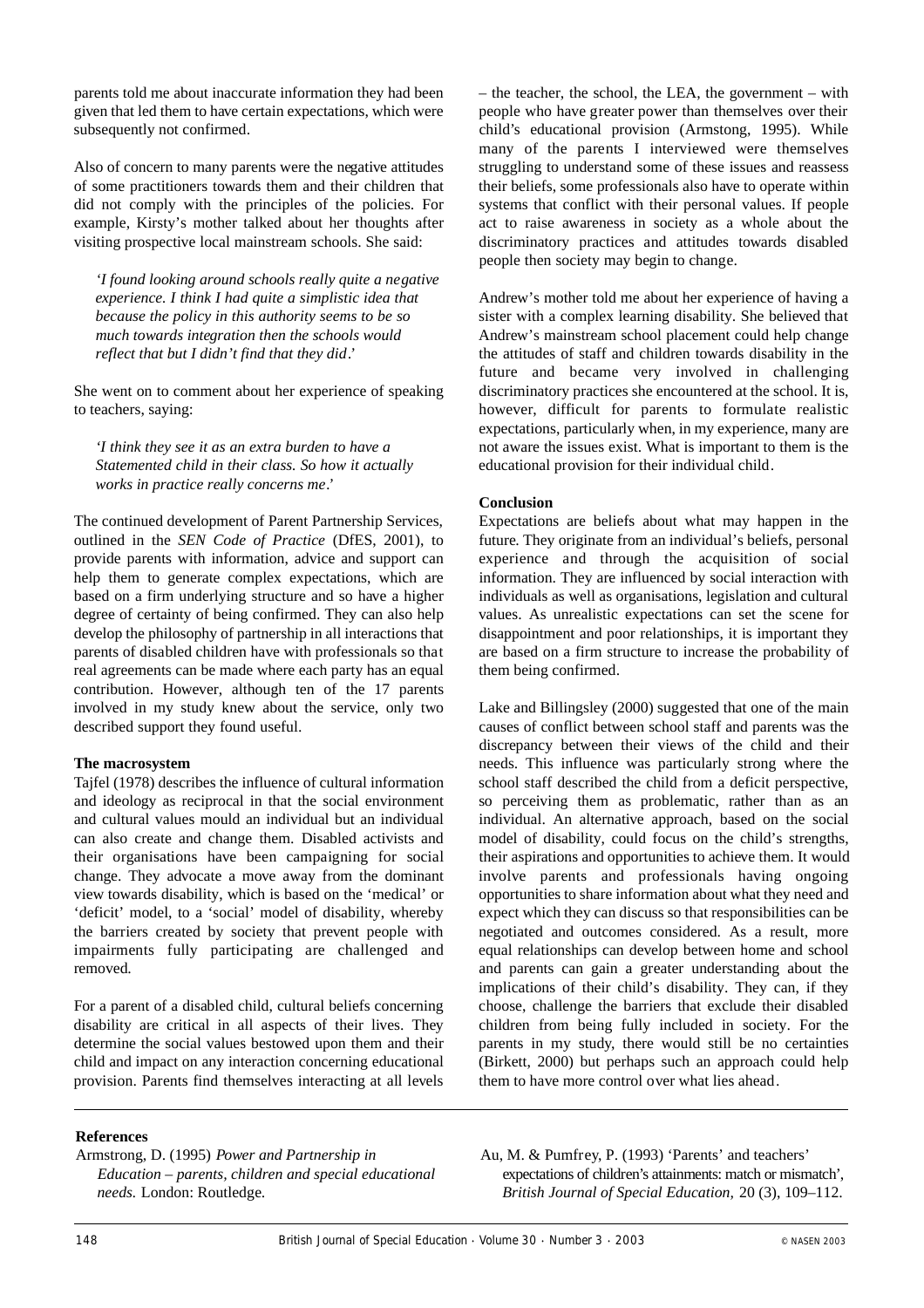Bennet, T., Lee, H. & Lueke, B. (1998) 'Expectations and concerns: what mothers and fathers say about inclusion', *Education and Training in Mental Retardation and Developmental Disabilities,* 33 (2), 108–122.

Beresford, B. (1994) *Positively Parents – caring for a severely disabled child.* York: Social Policy Research Unit.

Beresford, B. (1995) *Expert Opinions – a national survey of parents caring for a severely disabled child.* Bristol: The Policy Press.

Beresford, B., Sloper, P., Baldwin, S. & Newman, T. (1996) *What Works in Services for Families with a Disabled Child?* Ilford: Barnardos.

Birkett, D. (2000) 'There was nothing on my list about this …', in P. Murray and J. Penman (eds) *Telling Our Own Stories – reflections on family life in a disabling world.* Sheffield: Parents With Attitude.

Bronfenbrenner, U. (1977) 'Toward an experimental ecology of human development', *American Psychologist,* 32, 513–531.

Crozier, G. (1999) 'Is it a case of "We know when we're not wanted"? The parents' perspective on parent-teacher roles and relationships', *Educational Research,* 4 (3), 315–328.

Dale, N. (1996) *Working with Families of Children with Special Needs – partnership and practice.* London: Routledge.

DES (1978) *Special Educational Needs* (The Warnock Report), Cmnd 7212*.* London: HMSO.

DES (1980) *Education Act (1980).* London: HMSO.

DES (1986) *Education Act (1986).* London: HMSO.

DfES (2001) *Special Educational Needs Code of Practice.* London: DfES Publications.

Foot, H., Howe, C., Cheyne, B., Terras, M. & Rattrey, C. (2000) 'Pre-school education: parents' preferences, knowledge and expectations', *International Journal of Early Years Education,* 8 (3), 189–204.

Goodnow, J. & Collins, W. (1990) *Development According to Parents – the nature, sources and consequences of parents' ideas.* Hove: Lawrence Erlbaum.

Lake, J. & Billingsley, B. (2000) 'An analysis of factors that contribute to parent-school conflict in special education', *Remedial and Special Education,* 21 (4), 240–251.

Morris, R. & Ellison, G. (2000) *Teachers and Parents: a survey of teachers' views.* London: Institute of Public Policy Research.

Olsen, J., Roese, N. & Zanna, M. (1996) 'Expectancies', in E. Higgins and A. Kruglanski (eds) *Social Psychology – handbook of basic principles.* London: Guildford Press.

Rathbone Special Education Advice (2001) *An Analysis of How Well Mainstream Schools Involve the Parents of Pupils with Special Educational Needs.* Manchester: Rathbone.

Rieser, R. (2001) 'The struggle for inclusion: the growth of a movement', in L. Barton (ed.) *Disability, Politics and Struggle for Change.* London: David Fulton.

Russell, F. (in preparation) *Starting School: the expectations of parents of disabled children.* Leeds: University of Leeds.

Tajfel, H. (1978) 'The structure of our views about society', in H. Tajfel and C. Fraser (eds) *Introducing Social Psychology.* Harmondsworth: Penguin.

Tajfel, H. & Fraser, C. (1978) *Introducing Social Psychology.* Harmondsworth: Penguin.

Tartar, M. & Horenczyk, G. (2000) 'Parental expectations of their adolescents' teachers', *Journal of Adolescence.* 23, 487–495.

Torr, C. (1988) *Equilibrium, Expectations and Information – a study of the general theory and modern classical economics.* Oxford: Polity Press.

West, A., David, M., Noden, P., Edge, A. & Davies, J. (1996) *Choices and Expectations at Primary and Secondary Stages in the State and Private Sectors.* Paper prepared for BERA Conference, Lancaster.

Wolfendale, S. (ed.) (2002) *Parent Partnership Services for Special Educational Needs – celebrations and challenges.* London: David Fulton.

Woolman, C., Garwick, A., Kohrman, C. & Blum, R. (2001) 'Parents' wishes and expectations for children with chronic conditions', *Journal of Developmental and Physical Disabilities.* 13 (3), 261–277.

– – – – – – – – – – – – – – – – – – – – – – – – – – – – – – – – – – – – – – – – – – – – – – – –

*Address for correspondence* Fran Russell School of Education University of Leeds Leeds LS2 9JT Email: fran.russell@talk21.com

> *Manuscript submitted: October 2002 Accepted for publication: March 2003*